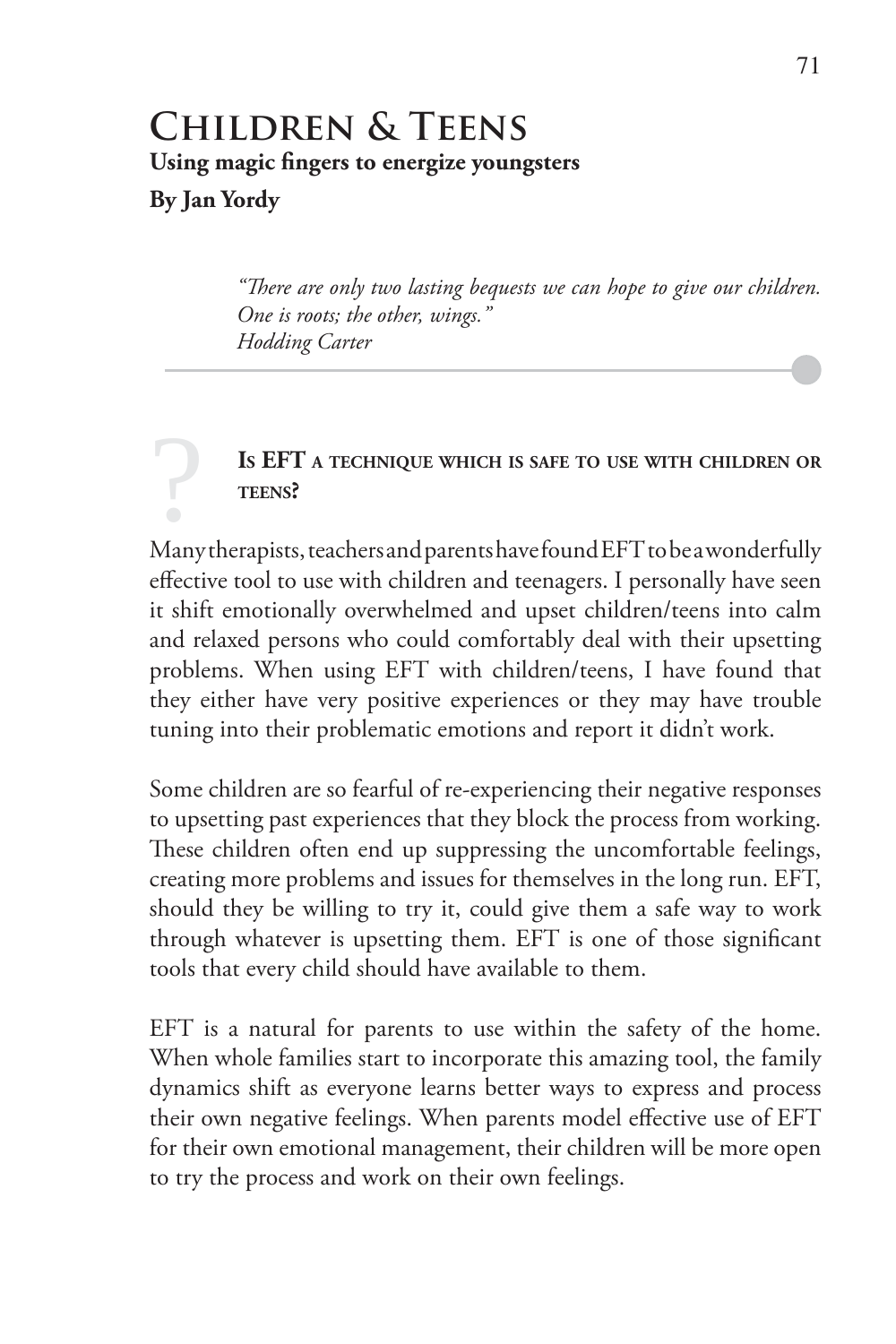### **WHY IS IT IMPORTANT FOR PARENTS TO TAP ON THEIR OWN ISSUES** *BEFORE* **APPROACHING THEIR CHILD TO DO EFT TAPPING?**

Children often will mirror parents' issues and act out when they sense parents' vulnerability or negative feelings. When parents can examine their own feelings and reactions and release their negative feelings, often their way of reacting to their child will shift. ?

When parents work on their negative feelings first, the child's problem or issue begins to dissipate. One mother who contacted me about the stress and conflict between her and her 10 year-old daughter found that, when she tapped away her job stress and anger at her daughter, the relationship improved dramatically.

When the mother dealt with her own issues, her daughter began to talk more easily about her fears for her mother's long-term health because of smoking. Together they were able to change their communication patterns and work at their unresolved feelings using EFT, which created a more harmonious relationship.

As parents of children or teens, you can easily come across in critical or judgmental ways unless you have properly dealt with the uncomfortable feelings stirred up by your kids. Many issues that first appear to be related to your children, after closer inspection and some EFT tapping, are revealed to be your own stuff. Spending time identifying your issues, then resolving them using EFT, will pay off in more positive relationships within the whole family.

### **WHAT ARE SOME PARENTAL EFT SETUP PHRASES TO HELP WORK ON OR PROCESS PARENTAL ISSUES?**

Use the following reminder phrases, or others appropriate to your situation, and end each one with "I deeply and completely love and accept myself." ?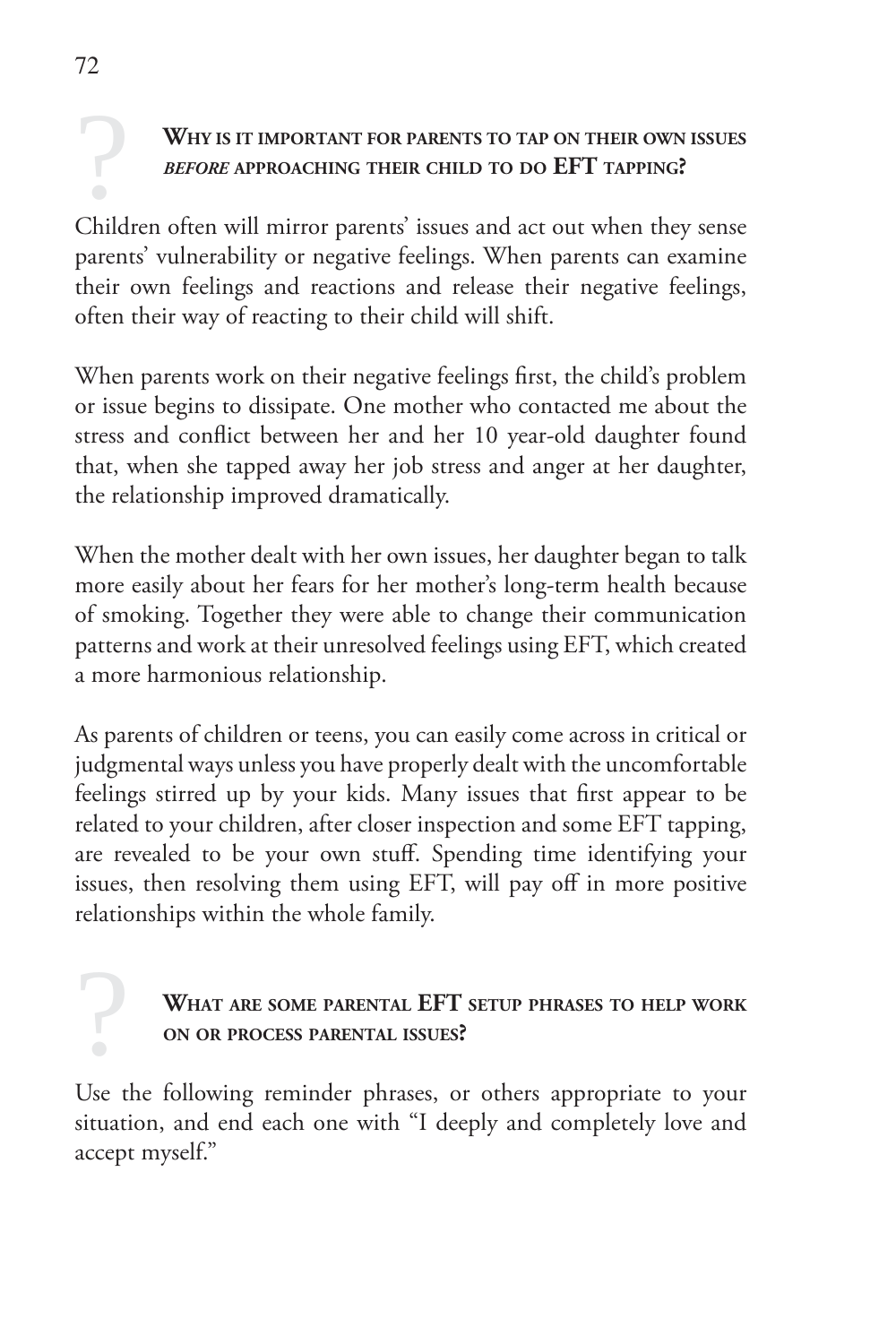*Even though I feel guilty for getting angry and yelling at my child, I deeply and completely love and accept myself.*

>

*Even though I feel like the world's worst parent when my child [whatever the issue is], I deeply and completely love and accept myself.*

*Even though I am tired and don't have enough time to deal with a fussy, whiney child, I deeply and completely love and accept myself.*

*Even though I am embarrassed by my child's temper outburst, I deeply and completely love and accept myself.*

*Even though I am worried about my child's [whatever the issue is], I deeply and completely love and accept myself.*

*Even though I feel guilty for leaving my child at daycare or with a babysitter, I deeply and completely love and accept myself.*

*Even though my child knows exactly how to push my anger buttons, I deeply and completely love and accept myself.*

*Even though I want to control my child and make [him/her] listen to me, I deeply and completely love and accept myself.*

*Even though I don't have time to be a good enough parent, I deeply and completely love and accept myself.*

*Even though other relatives, teachers or friends like to tell me how to parent my child, I deeply and completely love and accept myself.*

*Even though I feel overwhelmed by this [baby/child/teenager], I deeply and completely love and accept myself.*

*Even though I resent my child for [whatever the issue is], I deeply and completely love and accept myself.*

These are just some suggestions that I hope will help you begin to examine your parenting issues. Feel free to create your own personal EFT setup phrases.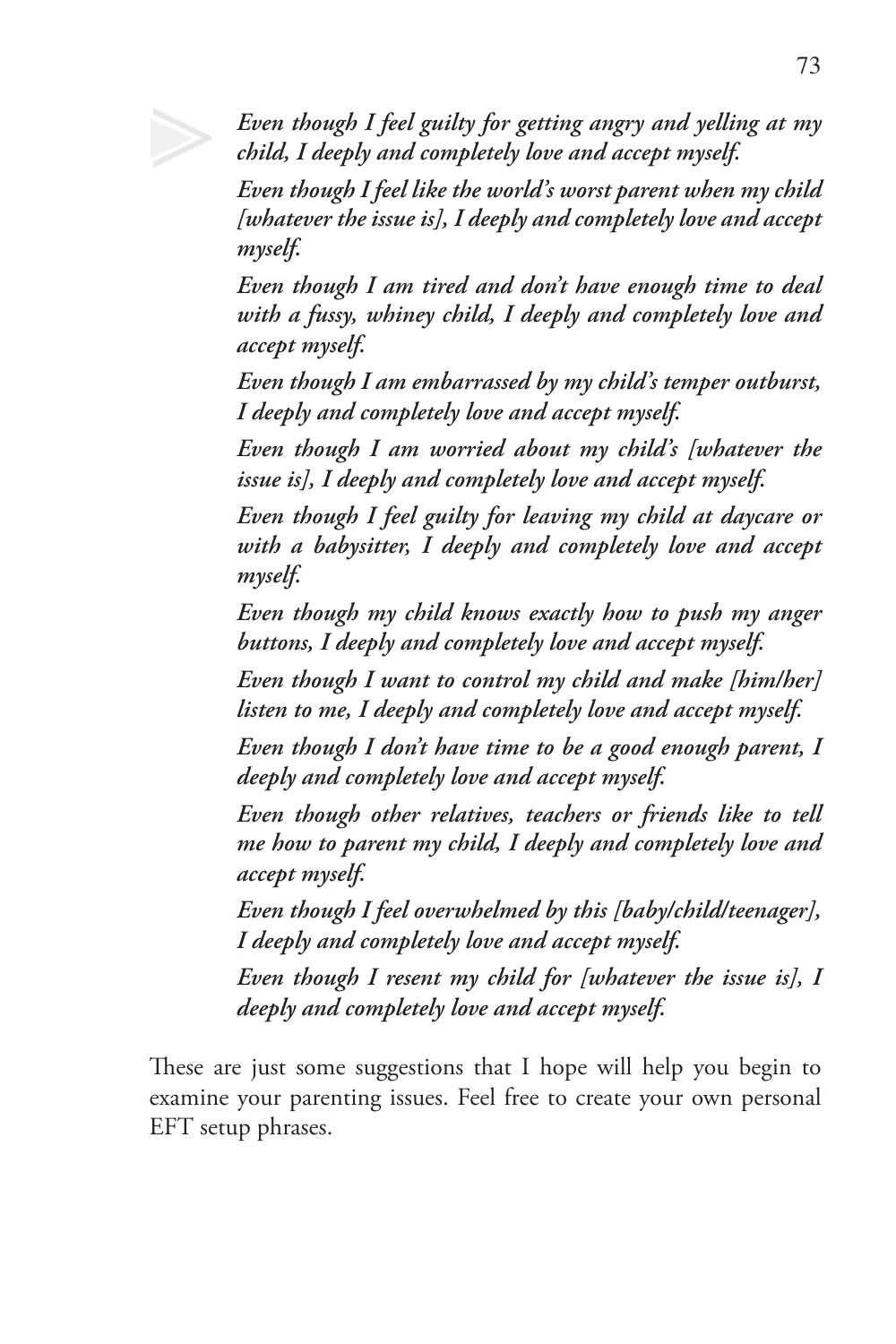### **WHAT ARE SOME WAYS OF INTRODUCING EFT TO <sup>A</sup> CHILD?**

WHAT ARE SOME WAYS OF INTRODUCING EFT TO A CHILD?<br>Start with a simple explanation that includes the idea of emotions being energy, which can either feel good or yucky inside his/her body. Remember to use language and concepts your child already understands. When I explain EFT to a child, I may have him recall a time when he was angry, scared or sad, and I ask him if he noticed how that energy felt in his body.

If the child can connect to a physical sensation such as a tight/nervous stomach, heaviness in his chest, lump in the throat or tingling/hotness in hands or face, I explain that these sensations were energy vibrations.

Unless we work to release this energy, the uncomfortable feelings can stay stuck in his body. I ask him to tune into that emotion again and picture what was happening in his mind. When he is tuned in to the negative energy, he can release it from his mind and body by a simple tapping process called EFT.

I describe and show how he has *magic fingers* he can use for tapping at key energy points to release and move that energy out of his body. Then I ask if he would like to try this technique called Emotional Freedom Techniques (EFT) and see if he can make it work for him. Most children respond with "yes," but hesitant children need more time to feel safe.

If the child agrees to try it, I give him several choices on how to proceed. I show him the special tapping spots and ask if he would like to tap these spots using his *magic fingers* or if he would like me or his parent to tap these spots for him. If the child seems especially hesitant, I have the parent demonstrate how they can tap away some of their own negative feelings.

The child will also have some choices about what feeling he would like to shrink first. If the child has trouble thinking of what to work on first, I either ask the parent for suggestions or quickly think up some from what I know about the child and his issues.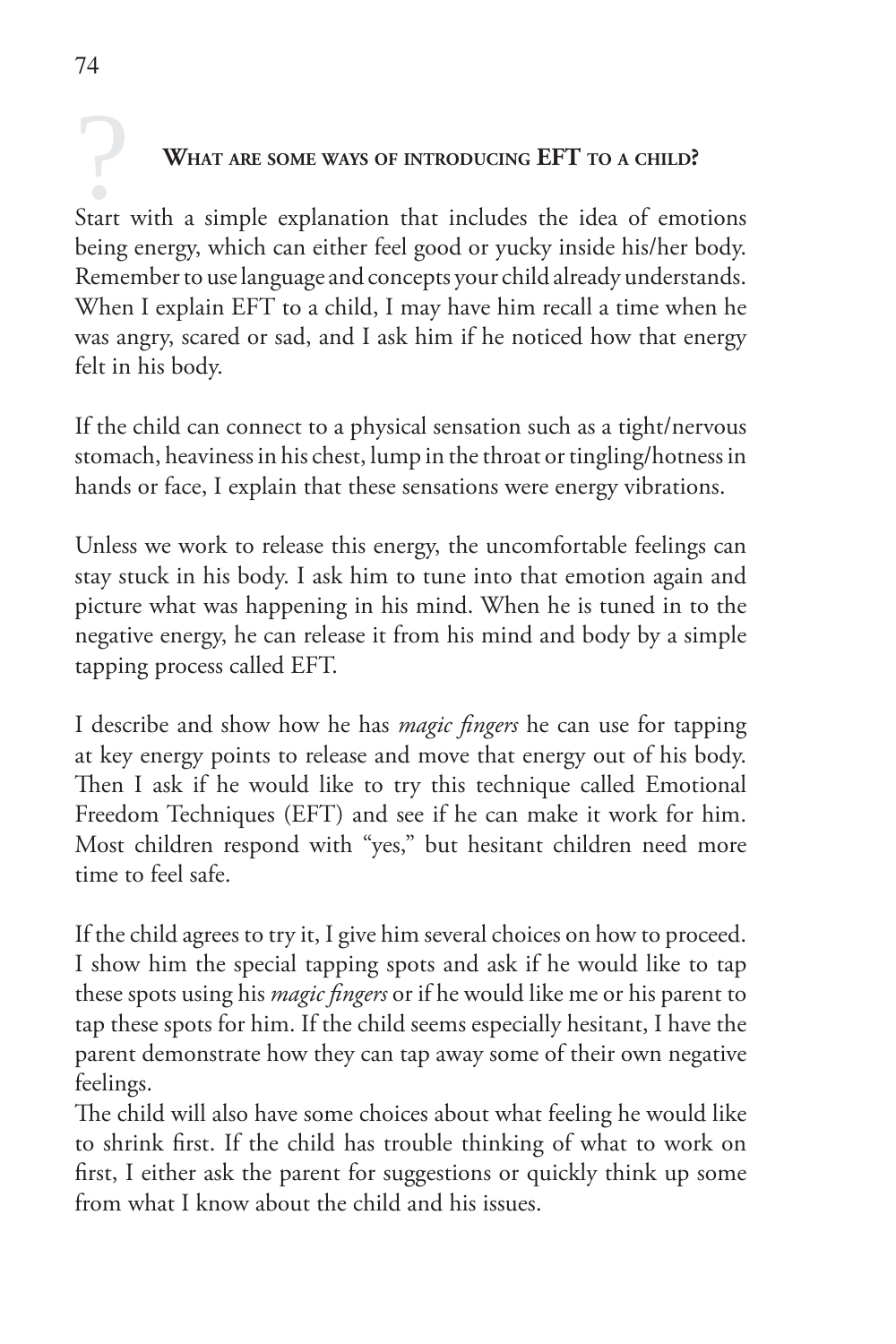If the child decides not to use the EFT tapping process this time, I give her options about other techniques that may help her express or process her feelings. I also like to tell her what some other children have processed using EFT -- nightmares, fear of riding a bicycle, issues with a bully or feeling anxious about taking a test. Until the child feels safe enough to try EFT, I help her develop lots of positive ways of coping with her uncomfortable feelings.

Parents can help their child by occasionally modeling appropriate uses of EFT. If your child sees and feels your anger dissipate about being stuck in traffic, the dog's muddy feet on the couch or a burned dinner, she will be more open to trying it too. Please note, I wouldn't recommend processing negative feelings *about the child* in front of them. These issues are your own issues and need to be processed privately first.

# **WHEN IS THE BEST TIME TO USE EFT WITH <sup>A</sup> CHILD OR TEEN?**

The best time to use EFT with a child is when you are in an emotionally balanced space. You are less likely to get resistance from the child when you are calm and supportive rather than stressed and demanding. **?** 

After the child has had an introduction to the EFT method, any intense emotional issue can be an opportunity for releasing negative energy using EFT. It is a tool that can quickly help the child calm down, release his/her negative feelings and feel better. To start with, utilize EFT for the child within the privacy of the home or office. When he has had some success using it, it may be appropriate to use it more extensively.

Remember, any negative issue can be improved by tapping at key acupressure points. When a child is emotionally upset may be an excellent time to employ EFT. However, how you approach the child to engage them in using EFT is important. Be respectful of his heightened emotions, provide choices about doing the EFT, and make sure your energy is calm and accepting.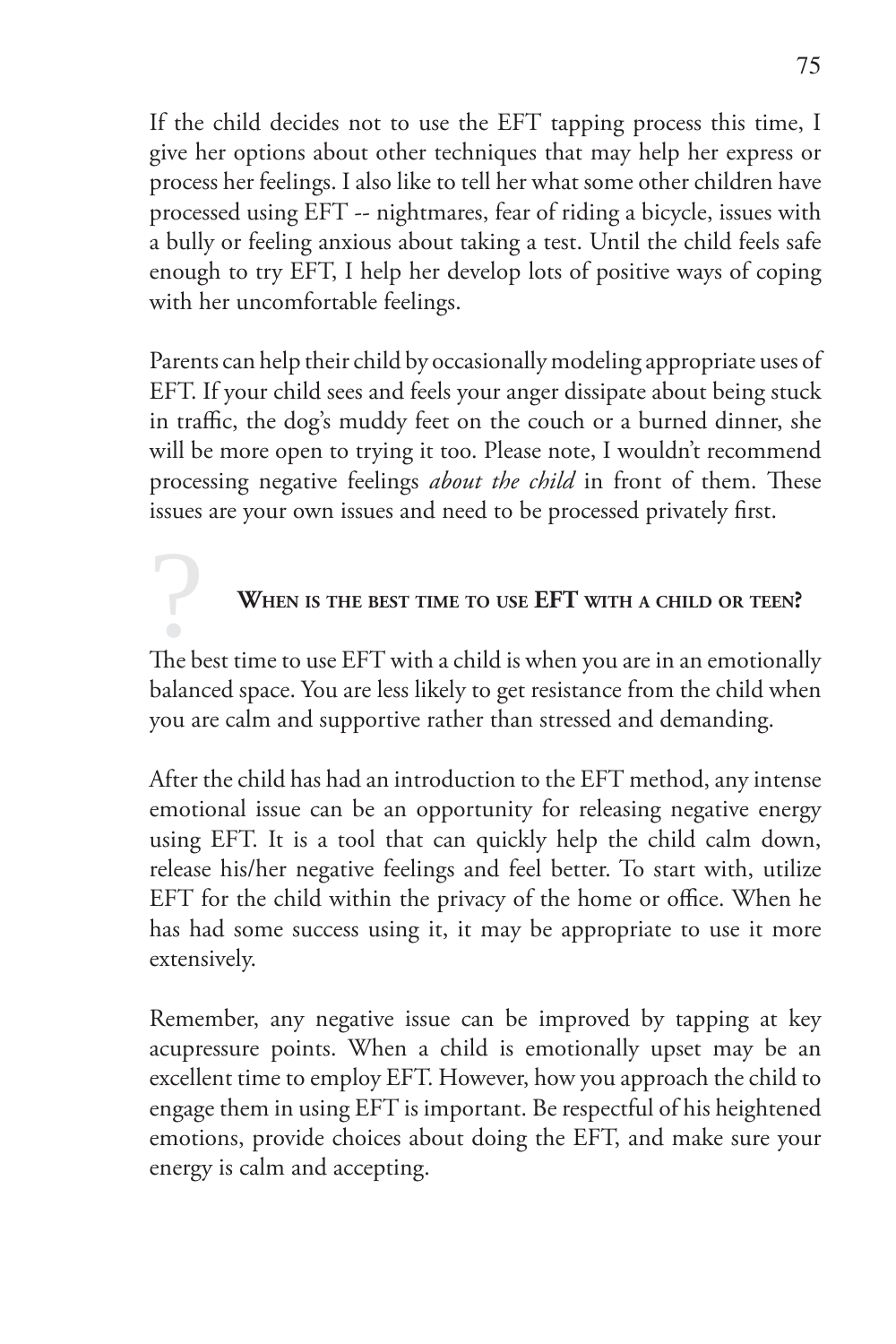Assist him in the process only if he finds it helpful. If your child is resistant to the process, don't try to force it because it won't work. Just wait until a better time or check to see if you can do some surrogate tapping (explanation follows).

The first thing in the morning, or as part of bedtime, may be helpful times to build in an EFT routine. If your child has experienced a negative dream or nightmare, the morning may be a good time to decrease the frightening emotions. If your child is anxious or worried about anything that is coming up during the day, tapping first thing in the morning may be an excellent time to shrink that worry.

Bedtime also provides a wonderful opportunity for connecting with your child about the upsetting events of the day. What was the most challenging part of her day? What uncomfortable feelings did she have to deal with? Are there any leftover feelings that could be released right now with EFT? Daily supporting your child to find healthy ways of processing negative feelings will increase her self confidence and create resiliency for coping with life's inevitable problems.

# **WHAT DOES THE BASIC SETUP PHRASE FOR <sup>A</sup> CHILD LOOK LIKE?**

WHAT DOES THE BASIC SETUP PHRASE FOR A CHILD LOOK LIKE?<br>The basic setup for children is similar to adults except everything is simplified. First, simplify the setup phrase. Children need words and concepts to express upset feelings as well as for accepting themselves. Be creative about creating phrases that acknowledge the child's feelings in the situation.

Learning to accept himself, even though he has these big feelings, is an important step toward emotional maturity. Help the child fine tune the statements so they really feel they address her feelings. "Even though I am angry with my sister, I like myself and I'm okay," is a phrase simple enough for most children to understand and use.

Another setup adaptation is to have a child gently tap the Karate Chop points of each hand against each other to help clear energetic reversals.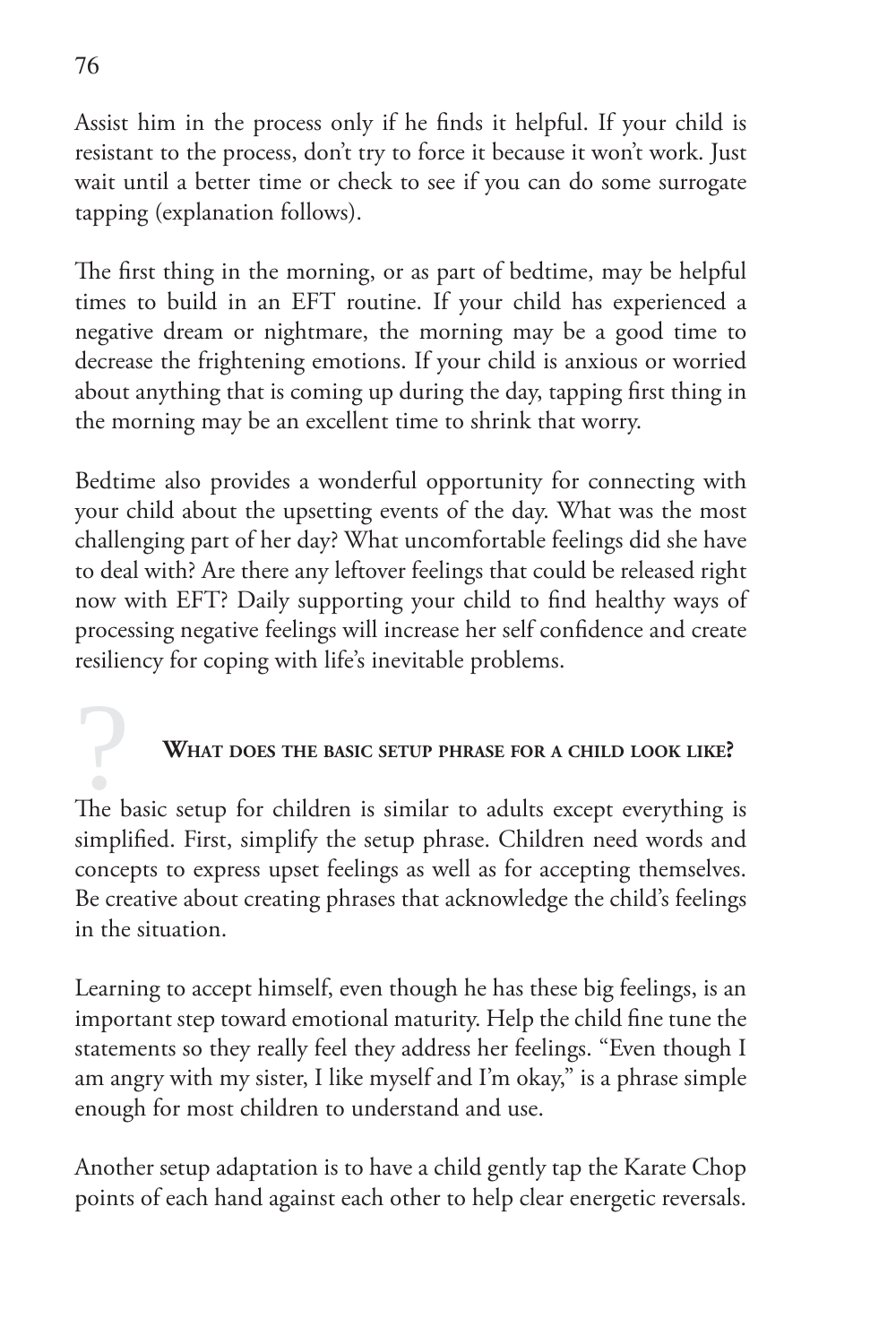Having the child say the setup phrase and then take a deep breath releases energetic toxins stored at the bottom of the lungs and helps the EFT tapping work more efficiently. Most children will feel a positive energy shift in their stomach and chest area just by doing this Karate Chop setup process.

You should also simplify the rating scale. If the child is still quite young, she may not understand how to rate her problem/feeling with a number. Using your hands, demonstrate a more helpful scale. Use hands touching to mean zero and hands wide apart to mean 10. Sometimes I use numbers along with the hand scale for added clarity. That seems to work well for most children who are six or older.

Here are the steps I go through when utilizing EFT with children:

- 1. Think of a problem or feeling you would like to shrink. How does that make you feel?
- 2. Using your hands, show how big the problem is. You can also pick a number from zero to 10 to represent the size of the problem.
- 3. Do the Karate Chop by tapping one hand against the other in a gentle chopping motion. While tapping say the setup phrase out loud three times. "Even though I have this [whatever the problem is], I still am a super kid." (Change the words to fit the situation/child.) Take a deep breath following each repetition of the phrase.
- 4. Tap at the special spots with your *magic fingers* to let go of the yucky feelings. If you like, you can say while tapping, "I am letting go of my anger" or other appropriate words.
- 5. For children we often use fewer tapping points. I recommend the following:
	- a. Eyebrow point
	- b. Side of eye point
	- c. Under eye point
	- d. Under nose point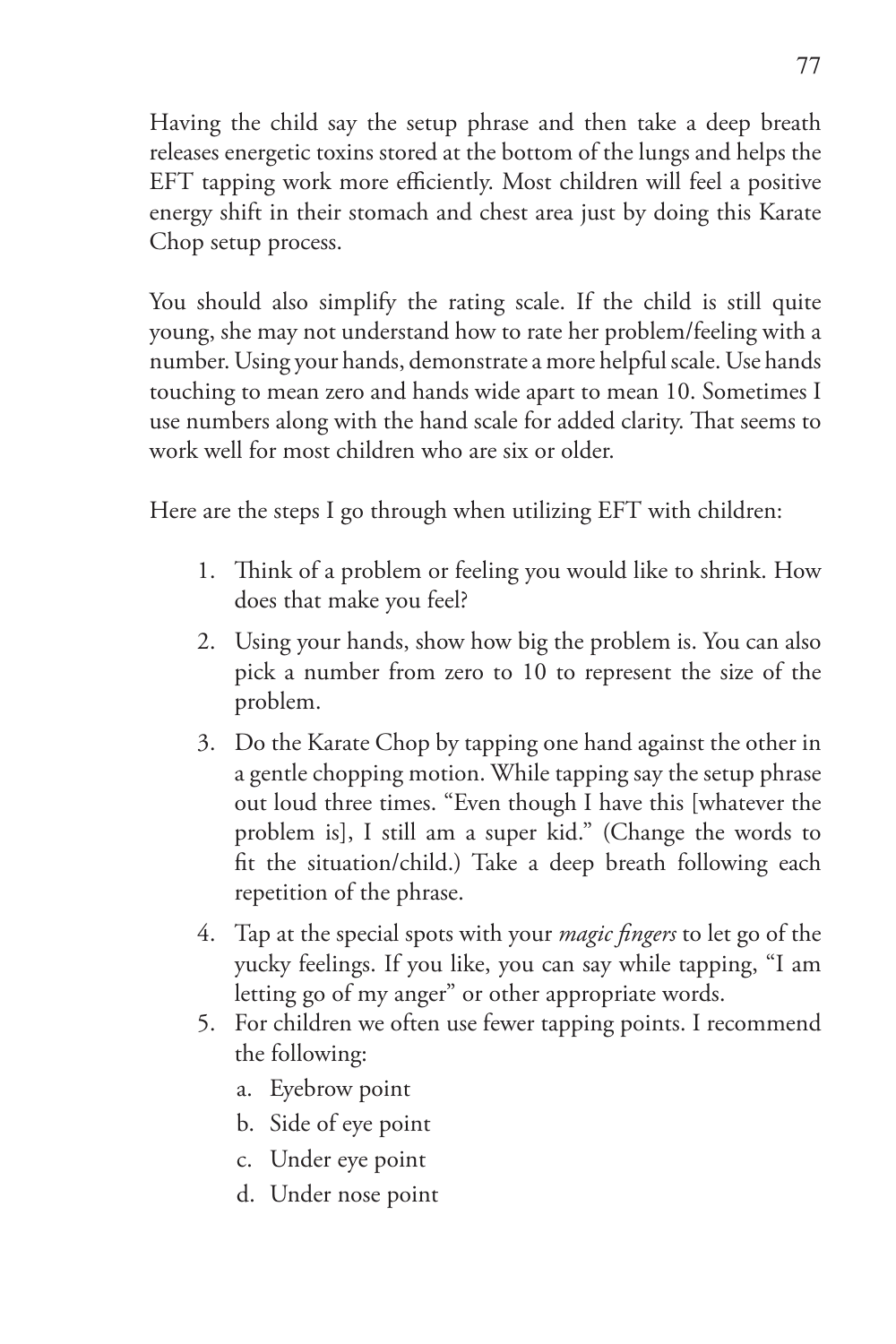- e. Chin point
- f. Collarbone point
- g. Under arm point
- h. Below nipple point
- 6. Check to see how big the problem or feeling is now. Can you give it a number?
- 7. Tap the Karate Chop point again if there are still some yucky feelings left. You might want to change the reminder phrase to say something like "Even though I still have some of this [whatever the problem or yucky feeling is], I like myself and I'm a terrific kid." Remember to repeat it three times and to take a deep breath following each repetition.
- 8. Do another round of tapping to continue releasing the blocked emotional energy.
- 9. Keep tapping the Karate Chop point with the phrase, continuing until it appears the child is at a zero. Don't forget to check if other aspects of the problem are coming up and need to be tapped on as well.
- 10. Use this tapping process whenever you or your child needs to process some yucky feelings. If you make it a regular part of your child's life, such as in the morning, after school or before going to bed, he/she will improve even faster.

### **WHAT KINDS OF ISSUES ARE MOST EFFECTIVE TO PROCESS WITH CHILDREN USING EFT?**

Anything and everything can be issues to process with children. Notice what triggers their strongest negative feelings. It may be a conflict within the family, a bully at school, fears about trying something new or being afraid to go to sleep at night because of nightmares. The following topics contain some setup phrases to help you think about the kind of issues your child may want to process using EFT. ?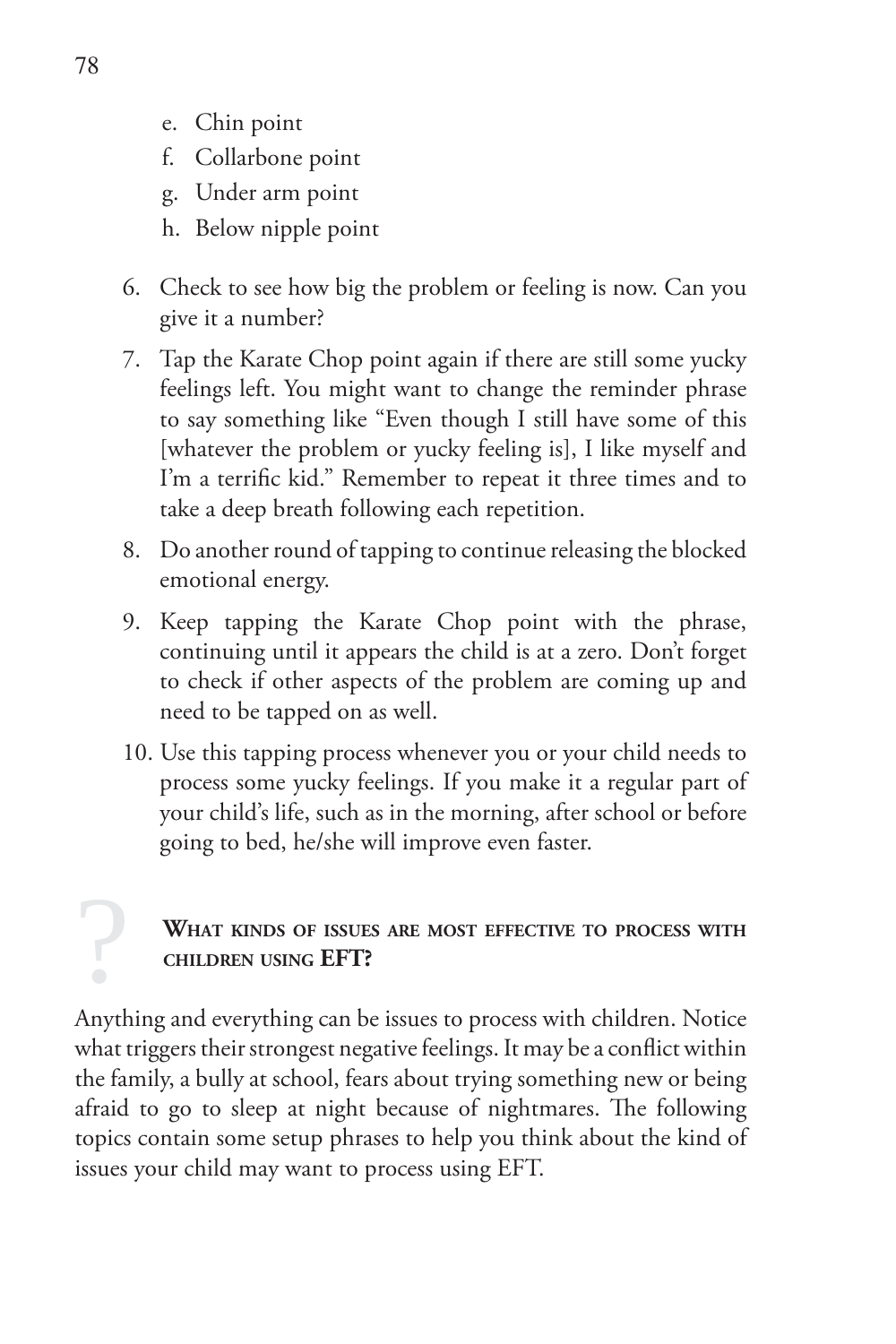For feelings, end each phrase with "I like myself and I'm okay."

*Even though I am angry about [whatever it is], I like myself and I'm okay.*

*Even though I am scared of [whatever it is], I like myself and I'm okay.*

*Even though I am sad about [whatever it is], I like myself and I'm okay.*

*Even though I resent or am jealous of [whatever it is], I like myself and I'm okay.*

For sickness or physical pain, end with "I like myself and I am still a great kid."



>

>

*Even though my tummy hurts, I like myself and I am still a great kid.*

*Even though I feel like I am going to throw up, I like myself and I am still a great kid.*

*Even though I have this pain in my [wherever it is], I like myself and I am still a great kid.*

*Even though I believe I am going to have an asthma attack, I like myself and I am still a great kid.*

*Even though I am embarrassed because I was car sick, I like myself and I am still a great kid.*

Although EFT often brings a significant reduction in physical symptoms, don't hesitate to seek appropriate medical care when needed.

For nighttime issues tap using one of these setup phrases:

*Even though I am scared of the monsters in my dreams, I like myself and I'm okay.*

*Even though I feel scared and need to have a light on when I go to sleep, I like myself and I'm okay.*

*Even though I pee my bed when I go to sleep, I like myself and I'm okay.*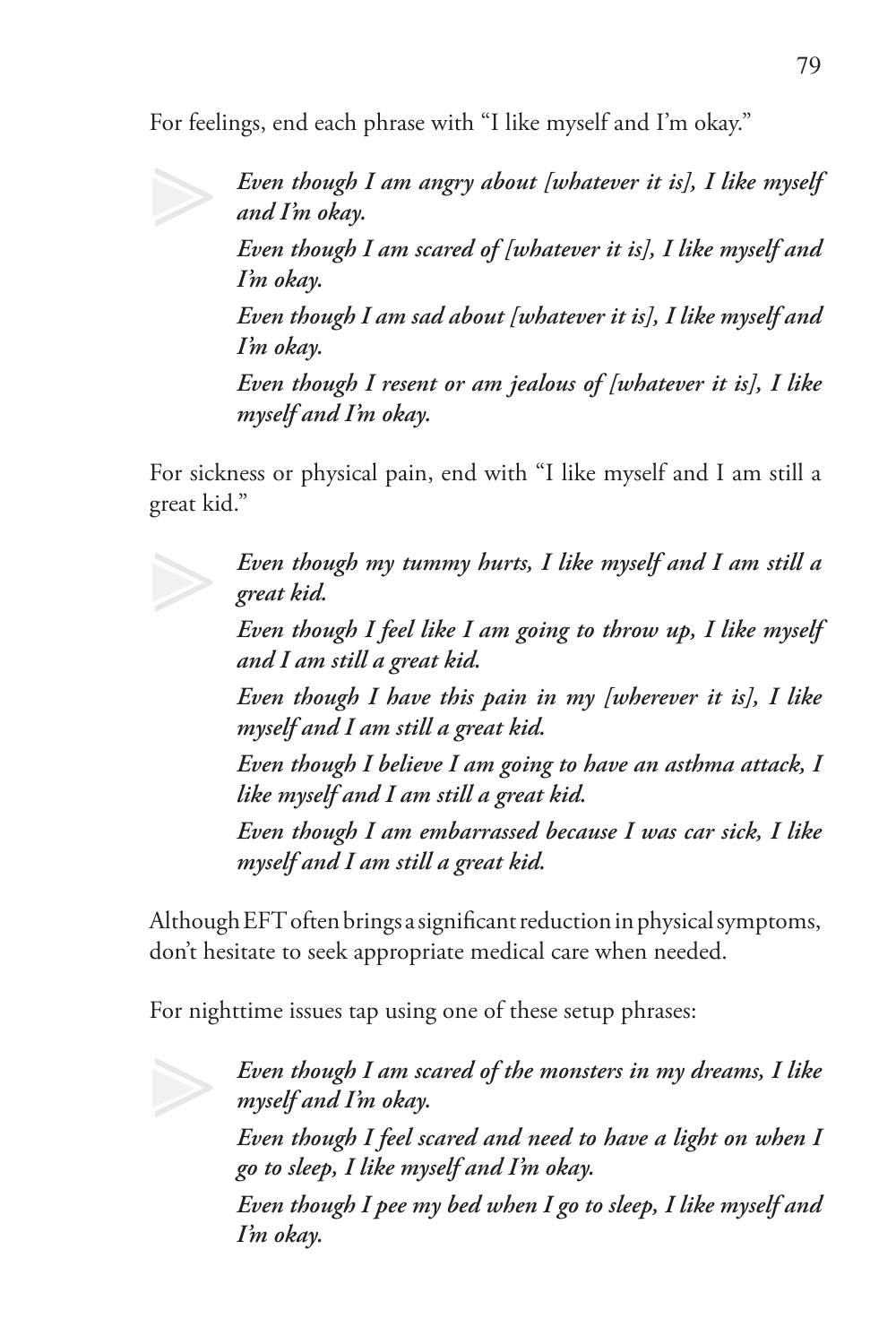*Even though I don't feel tired and want to stay up as late as my brother or sister, I like myself and I'm okay. Even though I am scared of what I see in my bedroom at night* 

*and don't want to sleep alone, I like myself and I'm okay.* >

For school issues, end with "I like myself and I'm still okay."

*Even though I feel stupid and hate going to school, I like myself and I'm still okay.*

*Even though I am afraid of my teacher and the way she yells at kids at school, I like myself and I'm still okay.*

*Even though I feel anxious about taking this test, I like myself and I'm still okay.*

*Even though I am embarrassed about getting in trouble at school, I like myself and I'm still okay.*

*Even though the teacher blames me for something I didn't do, I like myself and I'm still okay.*

For teasing and bullying, end with "I like myself and I am a super kid."

> *Even though I am scared of the mean kids at school, I like myself and I am a super kid.*

> *Even though the neighbor boy calls me names and makes fun of me, I like myself and I am a super kid.*

> *Even though a girl who I thought was a friend is spreading rumors behind my back, I like myself and I am a super kid.*

> *Even though I don't feel safe at school, I like myself and I am a super kid.*

For conflicts within the family, end with "I like myself and I am a super kid."

>

>

*Even though I feel like everyone in the family is upset at me, I like myself and I am a super kid.*

>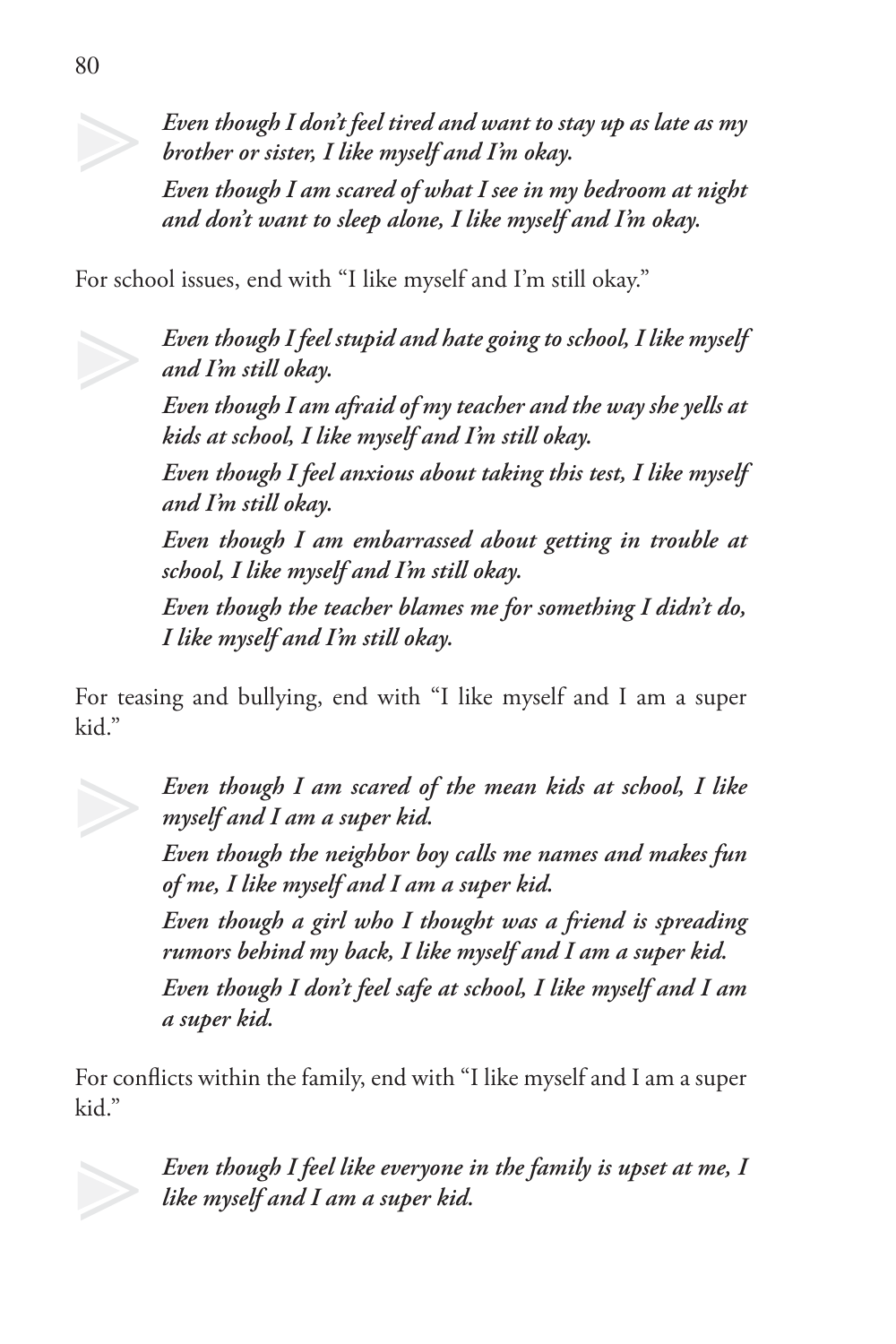*Even though I have to do chores that I don't want to do, I like myself and I am a super kid.*

*Even though I am lonely and no one has time to spend with me, I like myself and I am a super kid.*

*Even though I had a fight with [name], I like myself and I am a super kid.*

*Even though I am bored and have nothing to do, I like myself and I am a super kid.*

For grief and loss issues use:

*Even though I can't believe [person or thing] is gone, I like myself and I am a super kid.*

*Even though I am angry about my parents moving us to a new home, I like myself and I am a super kid.*

*Even though I am angry at the person who [whatever they did], I like myself and I am a super kid.*

*Even though I miss my [person or thing], I like myself and I am a super kid.*

For self-esteem issues, end with "I like myself and I choose to see my good qualities."



>

*Even though I feel like nobody likes me or wants to be my friend, I like myself and I choose to see my good qualities.*

*Even though I feel too [fat, skinny, tall, short, clumsy, shy, stupid, bored, lonely, etc.], I like myself and I choose to see my good qualities.*

*Even though I feel nervous about giving a speech in class, I like myself and I choose to see my good qualities.*

*Even though I feel different from everyone around me, I like myself and I choose to see my good qualities.*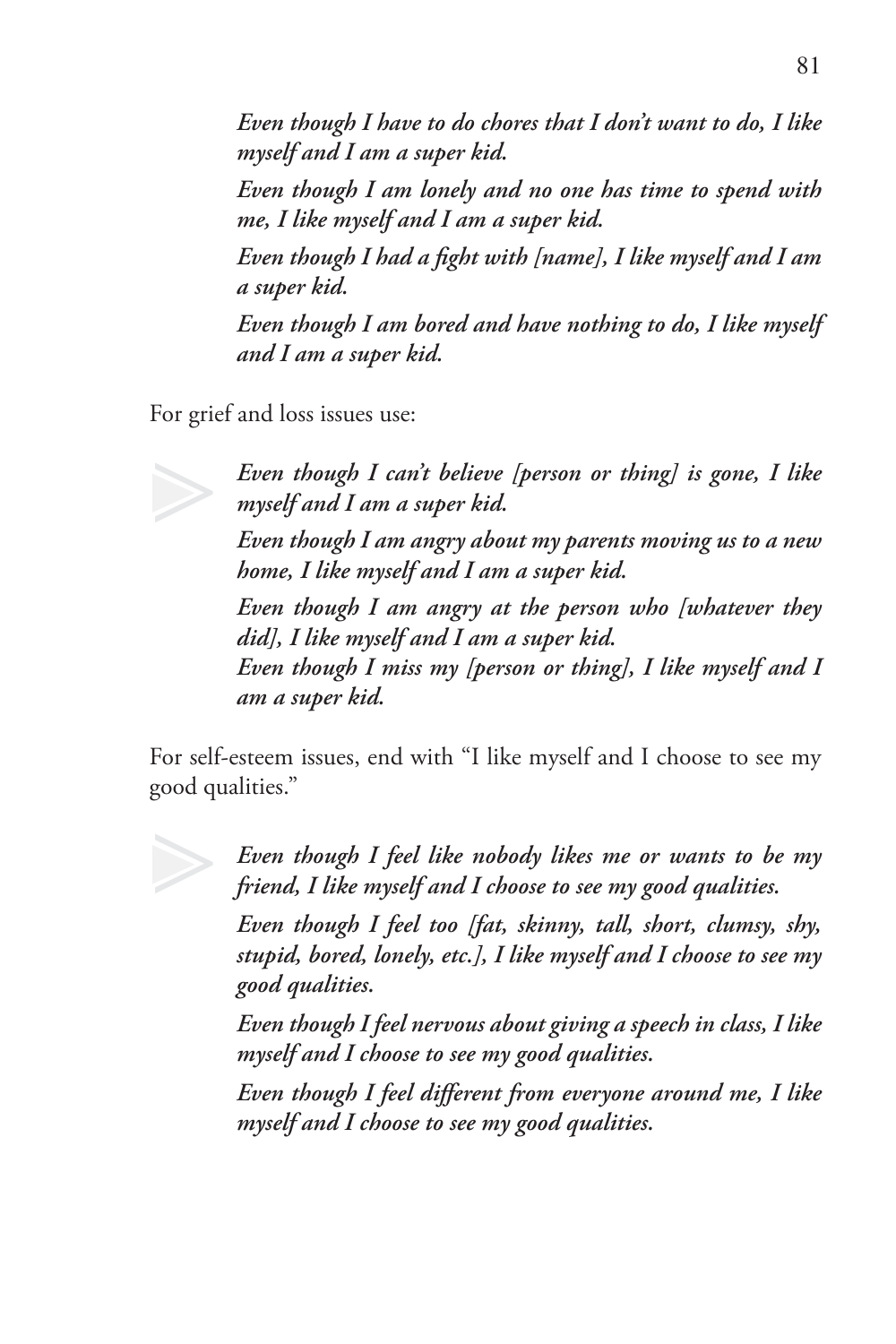For music or sports performance, end with "I am a super terrific kid and I choose to play my best."

> *Even if I am nervous about playing in the next game, I am a*  super terrific kid and I choose to play my best.

> *Even though I am worried that I may get hurt again playing the game, I am a super terrific kid and I choose to play my best.*

> *Even though there are others who play much better than me, I*  am a super terrific kid and I choose to play my best.

> *Even though I hate to practice things that are hard for me, I*  am a super terrific kid and I choose to play my best.

**WHAT IS MEANT BY SURROGATE TAPPING AND HOW IS IT DONE?**

WHAT IS MEANT BY SURROGATE TAPPING AND HOW IS IT DONE?<br>There are many times when children will not cooperate to use EFT for parents, teachers or a therapist. They may be energetically reversed, sense your need to have them do it or they are scared to be in touch with their unpredictable feelings. Attempting or forcing a child to do EFT is really counterproductive to helping them feel safe enough to release these troublesome feelings. Another option when children will not cooperate to do EFT is to do Surrogate Tapping.

Surrogate tapping means that, for a short period of time you take on your child's energy to help them release some of their problematic feelings. The process is quite simple, effective to carry out and often helps your child feel better. Here are the steps to carry out this process.

- 1. Resolve your own issues about your child and what she is dealing with using EFT.
- 2. Tune in to your child and his emotional issues. Silently ask his permission to do this process for him. Wait for a positive or negative internal response before continuing.
- 3. If the response is positive, then focus energetically on your child and say, "I am no longer [your name]. I am now [child's name]."

>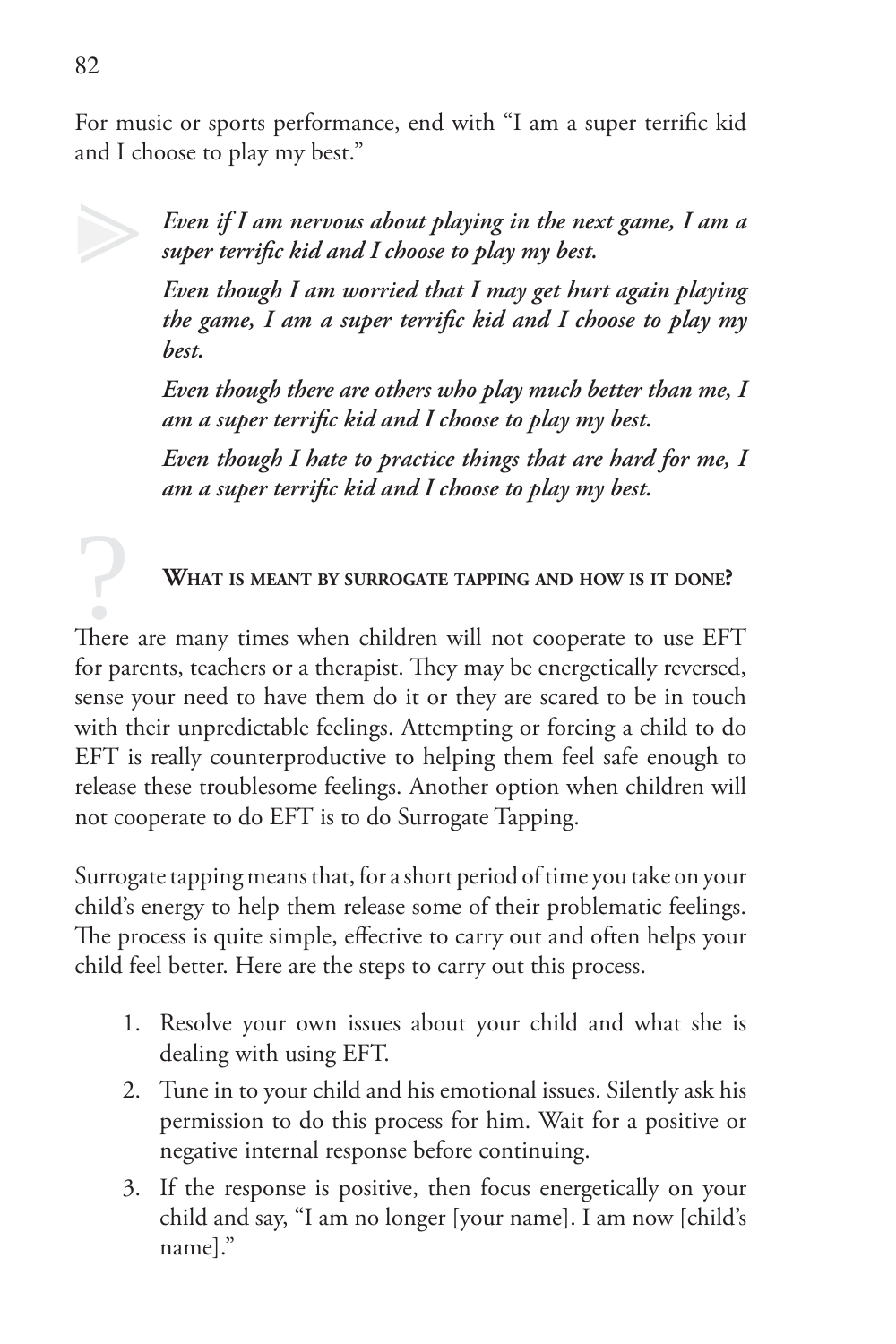- 4. Focusing on your child's feelings, establish the level of upset and the appropriate setup phrase to start with. Begin tapping through the acupressure points using a reminder phrase if it is helpful.
- 5. Continue focusing on your child's feelings and tapping until it feels resolved.
- 6. When finished say, "I am no longer [child's name]. I am myself again."
- 7. If the problem is a long standing problem, you may need to repeat this process several times to make a shift in the energetic pattern. I know parents who have gone into their child's bedroom to tap nightly while their child is sleeping. They reported very positive results.

### **AT WHAT AGE DO YOU RECOMMEND INTRODUCING CHILDREN TO EFT? DO YOU HAVE ANY HELPFUL STRATEGIES FOR SHOWING EFT TO YOUNGER CHILDREN?**

Most children who are four or five years old can pick up EFT tapping. Make sure the language you use is developmentally appropriate and that you pick a time when your child is open and receptive. One idea for introducing younger children to EFT is to show the tapping to them using a favorite doll or teddy bear.

?

When they're familiar with the process, they may want to tap on their doll or teddy bear's negative feelings, which will be similar to theirs. A gentle exploration of their feelings with some validation that it is okay to have those feelings is reassuring for a young child.

## **ARE THERE TIMES WHEN A PARENT SHOULD SEEK PROFESSIONAL HELP FOR AN ISSUE WITH THEIR CHILD?**

Yes, if your child/teen experiences significant trauma, such as a serious accident or sexual or physical abuse, it is advisable to seek support and help. During these times parents often have their own emotional ?